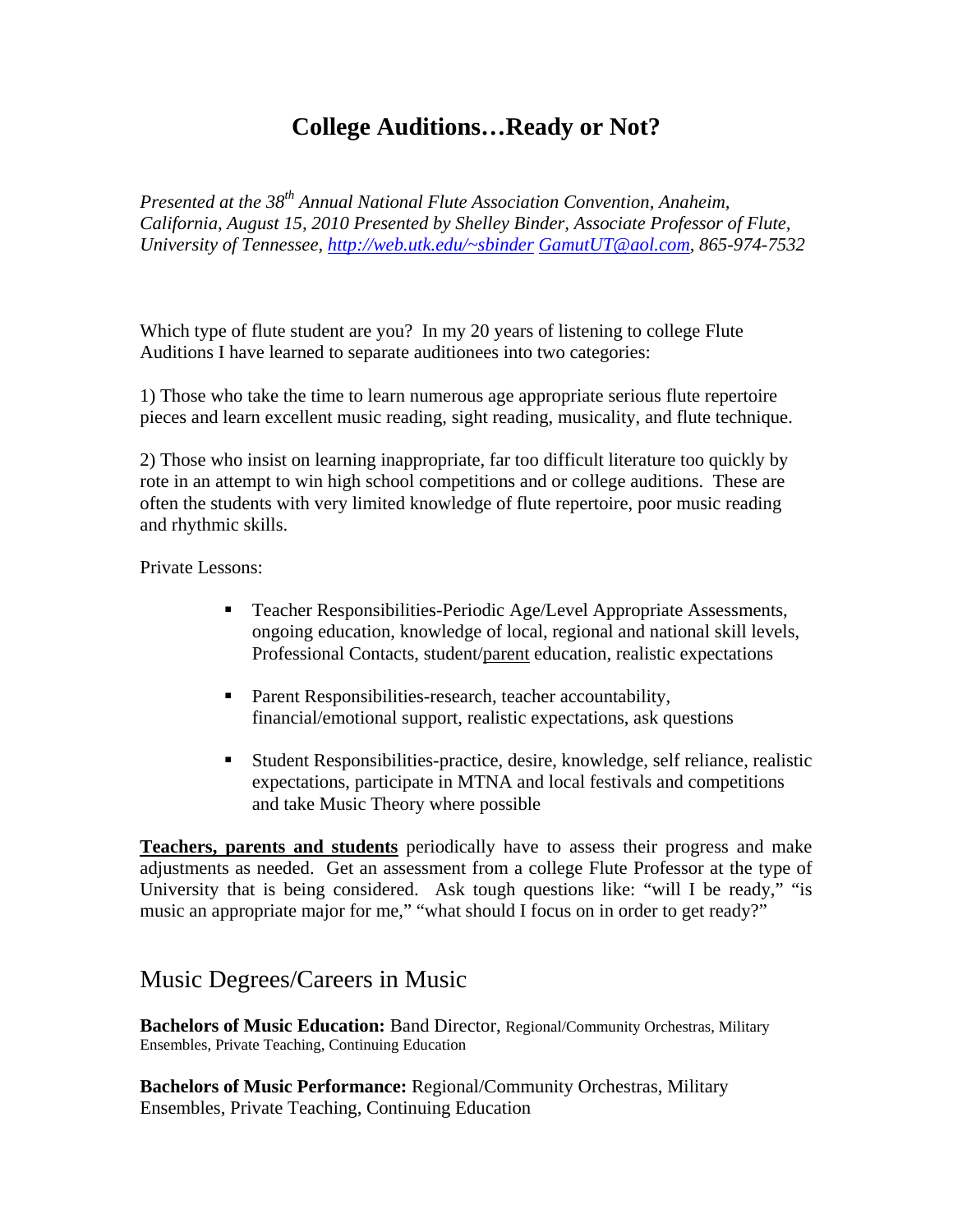**Music Pedagogy:** Private Teaching, Continuing Education, Regional/Community Orchestras, Military Ensembles

**Music Therapy:** Music Therapy, Continuing Education, Private Teaching, Continuing Education, Regional/Community Orchestras, Military Ensembles

**Arts Administration/Music Business:** Managing Arts Organization (Music, Dance, Drama, Non-Profit, etc.), Continuing Education, Private Teaching, Regional/Community Orchestras, Military Ensembles

**Bachelor of Arts:** Varied, Regional/Community Orchestras, Military Ensembles, Private Teaching, Continuing Education

**Minor in Music:** Career of your choice, Regional/Community Orchestras, Military Ensembles, Private Teaching, Continuing Education

\*\*Do you want to get a Minor in Music so that you can continue to take lessons in college and play in concert band or perhaps marching band? Or do you think that there might be a possibility that you would like to major in Music Education or Music Performance in College? These are two radically different paths and require different levels of training in Junior and High School.

**Double Majoring:** rare, largely unsuccessful, extra time/expense needed to complete degree

**\*\*Music Degrees are not cheap with regard to incidentals such as appropriate instruments/repairs/maintenance, music, accompanists, equipment, master classes, festivals, etc.** 

**\*\*NO-Majoring in Music Performance because you do not want to be in marching band is not acceptable.** 

## Individual College/University Assessment and College Audition Worksheet

**\*\*Investigating/researching colleges and getting to know prospective teachers and campus visits need to happen NO LATER than the beginning of the Junior Year of High School.** 

College/University name:

Address: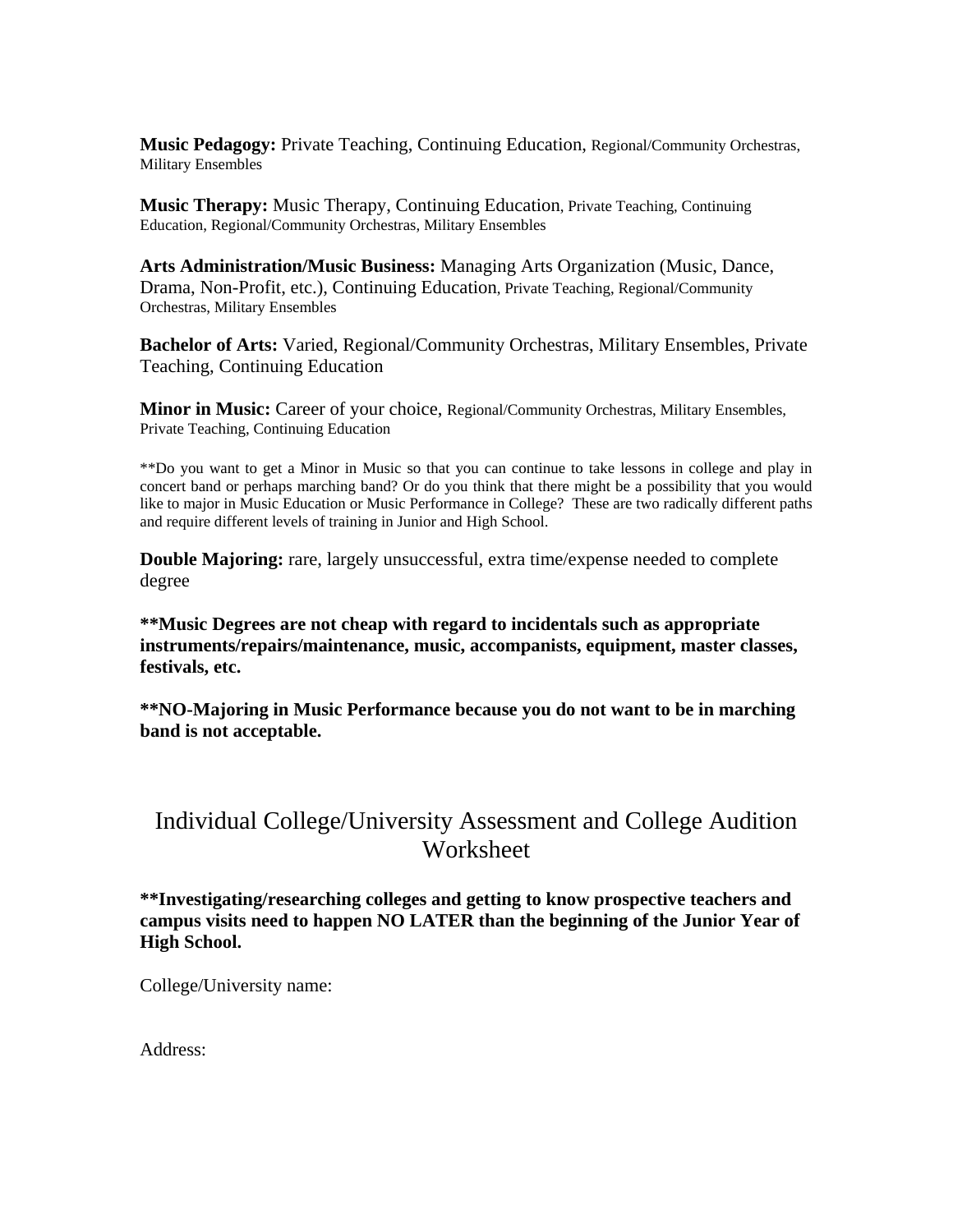Flute Teacher(s): Contact Information:

Audition Requirements:

Degrees offered:

Size/Type of Institution

Size of Music Department/School: Number of Undergraduate Majors: Number of Graduate Majors:

Scholarships, fellowships, Graduate Assistantships, Grants (deadlines if different from University admissions):

Entrance Requirements to University (ACT, SAT, GPA, GRE):

Tuition and Fees:

Application deadlines and fees:

Geographic criteria: Preferential location

Facilities:

Performing Opportunities:

Marching Band Requirements:

Teacher Contact Record (private lesson, phone, email, facebook, letter): \*important questions: "Will I study with you or a Graduate Teaching Assistant?" "How many weeks does your touring/performing schedule take you away from campus?" "Do Music Education Majors and Minors get performing opportunities?"